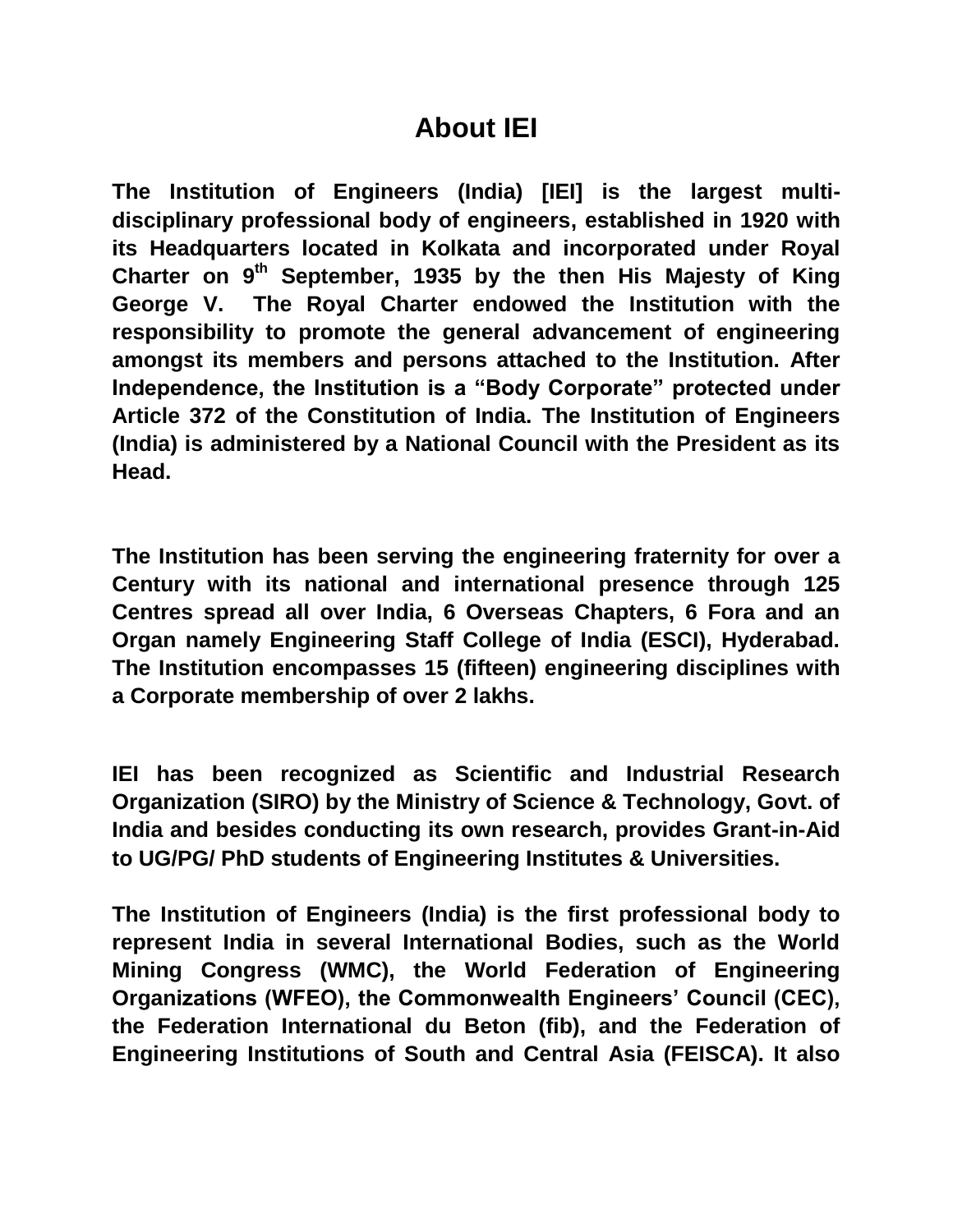**has bilateral agreements with a number of professional societies across the globe.**

**IEI holds the International Professional Engineers (IntPE) Register for India under the global International Professional Engineers Alliance (IntPEA). The Institution also awards the Professional Engineers (PE) Certification.**

**The Institution of Engineers (India) as a pioneer body has been conducting Sections A & B Examinations popularly known as AMIE, successful completion of which is recognized as equivalent to a degree in engineering by the Government of India, the Union Public Service Commission, the State Governments and many Public / Private Sector organizations in the country.** 

**Ever since its inception, IEI has been the forerunner in setting up national standards for promoting the country's industrial base which culminated on the formation of the Indian Standard Institution (ISI), now called as Bureau of Indian Standards (BIS). IEI, in collaboration with Springer Nature Pvt. Ltd., regularly publishes peer-reviewed international journals in five Series, covering fifteen engineering disciplines.**

**IEI issues membership certification to the eligible engineers, technologists and scientists. Charter Engineer, Professional Engineer and International Professional Engineer certifications in various disciplines of engineering are also issued by this Institution.**

**During Indian Engineering Congress, National Conventions, Engineers' Day, recognitions and awards are conferred upon the distinguished engineers in recognition of their contributions in the engineering domain.**

**The Institution maintains a panel of highly qualified and well experienced Arbitrators having technical and professional**